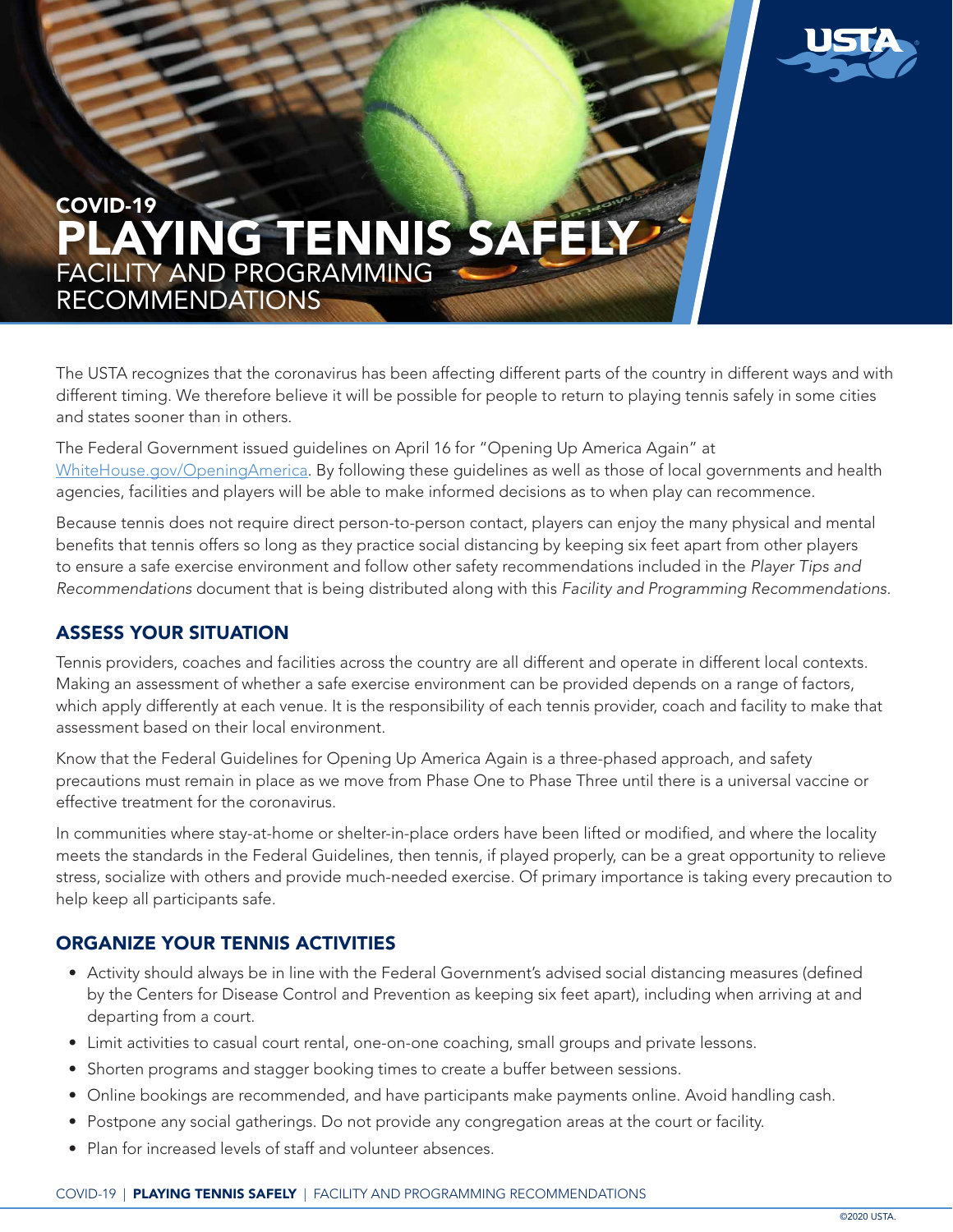

- Keep your team and your participants informed of the actions you're taking.
- Staff must wear masks or "like in kind" and gloves when checking in players. Staff should wash hands and/or gloves often and after touching items.
- Alternating courts should be reserved for play if there is no barrier, such as fencing, between the courts.
- Capturing accurate information on reservation play sheets when people are making reservations is a must, in case the authorities need to trace who has been onsite.
- Players should come to the facility no more than 10 minutes before the time expected to play.
- Having a parent/guardian present at the facility with juniors under age 18 is highly recommended. When that is not feasible, the parent/guardian must provide written permission for each junior participating in the coaching session and/or when playing with other juniors.

## PROVIDE A CLEAN ENVIRONMENT

- Clean all surfaces—such as counters, tabletops, doorknobs, bathroom fixtures and toilets—several times a day wearing disposable gloves.
- All common area chairs and tables should be stacked, roped off or removed from the area to prevent congregating and touching.
- All court gates and stair rails should be wrapped with caution tape to discourage touching, or else should be wiped down every hour.
- All gates should be roped off or left open to prevent touching. If the facility has a wide open side entrance to the courts, its use is recommended.
- All score tenders will be taken off the courts to prevent touching.
- Make disinfectant soap, hand sanitizers or wipes available at all main contact points.
- Regularly remind and encourage everyone, particularly juniors, of the need to wash hands often and adopt the other principles of a good hygiene strategy.
- Display signage about handwashing and hygiene techniques at strategic points such as sinks, eating areas, drinking areas and on the side of the court.
- Limit the use of indoor spaces by keeping all locker room and shower areas closed.

## ENCOURAGE SOCIAL DISTANCING

- People should stay at least six feet apart to maintain social distancing.
- Use every second court where practical.
- Players should stay on their side of court and avoid changing ends.
- Implement ways to minimize contact between participants and staff.
- Recommend that only one parent/guardian accompany younger children to the facility when possible.
- Promote prevention techniques and lead by example. See the "Preparing to Play" section in the *Player Tips and Recommendations* document for tips on how to protect against infections.